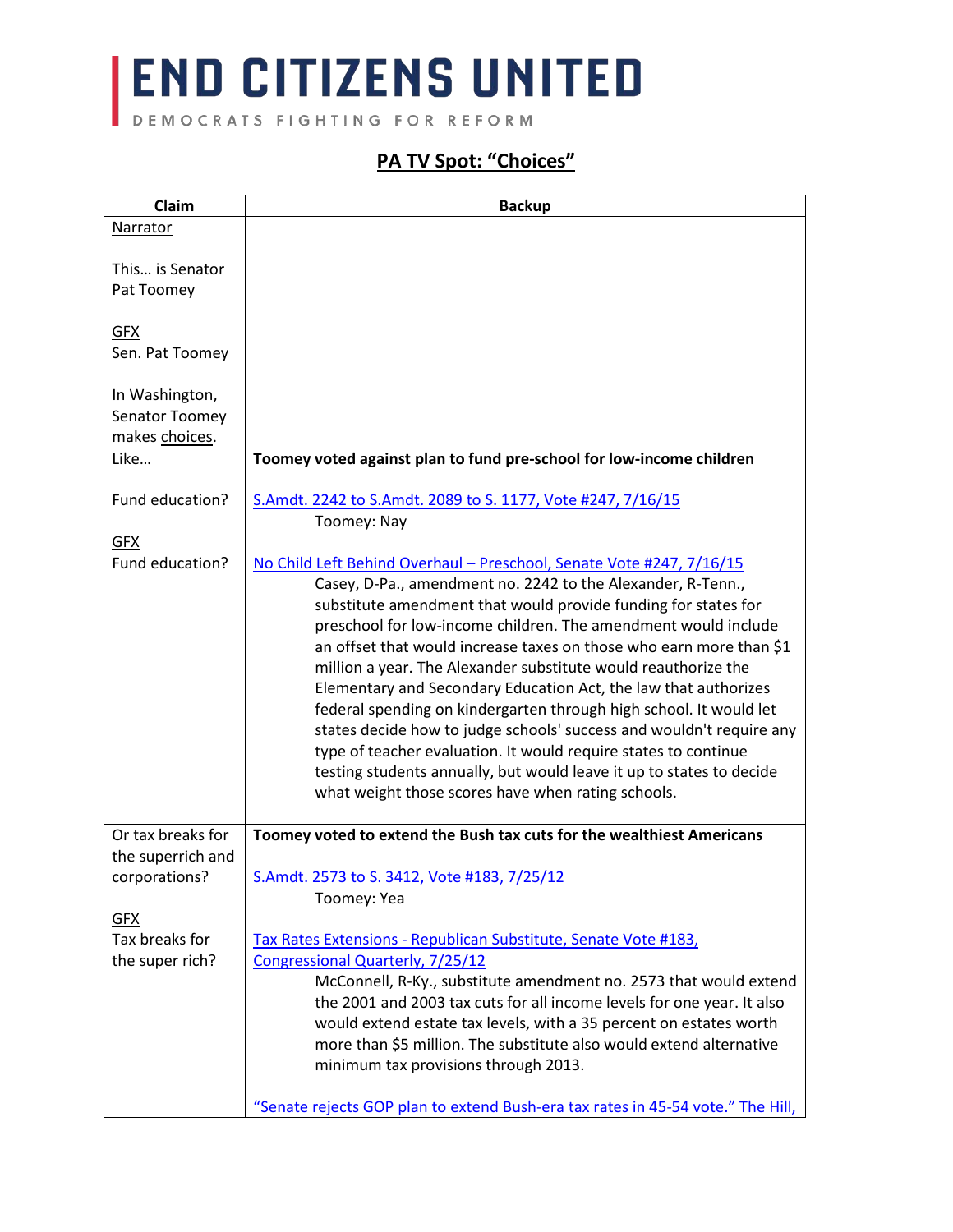#### DEMOCRATS FIGHTING FOR REFORM [7/25/12](http://thehill.com/blogs/floor-action/senate/240083-senate-rejects-gop-plan-for-extending-bush-tax-rates-in-vote) The Senate rejected the Republican proposal for extending the Bushera tax rates in a straight up-or-down vote Wednesday. GOP Sens. Susan Collins (R-Maine) and Scott Brown (Mass.) joined Democrats in voting against the GOP plan, which would have extended the Bush-era tax rates and other current tax policies. ["Bush Tax Cuts Have Provided Extremely Large Benefits to Wealthiest](http://www.cbpp.org/research/bush-tax-cuts-have-provided-extremely-large-benefits-to-wealthiest-americans-over-last-nine)  [Americans Over Last Nine Years." Center on Budget and Policy Priorities,](http://www.cbpp.org/research/bush-tax-cuts-have-provided-extremely-large-benefits-to-wealthiest-americans-over-last-nine)  [7/30/12](http://www.cbpp.org/research/bush-tax-cuts-have-provided-extremely-large-benefits-to-wealthiest-americans-over-last-nine) The tax cuts first enacted under President Bush in 2001 and 2003 have made the tax code less progressive and delivered a large windfall to the highest-income taxpayers. … The average tax cut that people making over \$1 million received exceeded \$110,000 in each of the last nine years — for a total of more than \$1 million over this period. **Toomey voted for Ryan Budget to give tax cuts to millionaires and billionaires** [Motion to Proceed to Consider H.Con.Res. 112, Vote #98, 5/16/12](http://www.senate.gov/legislative/LIS/roll_call_lists/roll_call_vote_cfm.cfm?congress=112&session=2&vote=00098) Toomey: Yea Vote Total: 41 Yea, 58 Nay, 1 NV "Senate Rejects [Five Budget Plans Amid Republican Complaints." Bloomberg,](http://www.bloomberg.com/news/articles/2012-05-16/republicans-seize-control-of-senate-agenda-to-force-budget-votes)  [5/16/12](http://www.bloomberg.com/news/articles/2012-05-16/republicans-seize-control-of-senate-agenda-to-force-budget-votes) The chamber rejected, on a 41-58 procedural vote, House Budget

Committee Chairman Paul Ryan's plan calling for deep cuts in government spending as well as in taxes. Five Senate Republicans opposed Ryan's plan, among them Scott Brown of Massachusetts and Dean Heller of Nevada, both of whom face competitive election contests.

["Winners and Losers: Understanding the Ryan Plan's Potential Tax](http://www.jec.senate.gov/public/_cache/files/bc6c837c-cfbd-4212-a85f-9b88695dcb85/jec-releases-new-report-on-the-ryan-plan-s-potential-tax-implications-for-america-s-workers.pdf)  [Implications for America's Workers." US Congress Joint Economic Committee,](http://www.jec.senate.gov/public/_cache/files/bc6c837c-cfbd-4212-a85f-9b88695dcb85/jec-releases-new-report-on-the-ryan-plan-s-potential-tax-implications-for-america-s-workers.pdf)  [6/20/12](http://www.jec.senate.gov/public/_cache/files/bc6c837c-cfbd-4212-a85f-9b88695dcb85/jec-releases-new-report-on-the-ryan-plan-s-potential-tax-implications-for-america-s-workers.pdf)

Under the Ryan plan, the current progressive tax code would be replaced with just two tax brackets – 10 percent and 25 percent. The higher bracket would be a significant reduction from the 39.6 percent that high-income taxpayers will pay beginning January 1,2013, under current law.

**Toomey voted to protect billions in tax breaks for Big Oil**

[Motion to Invoke Cloture on S. 2204, Vote #63, 3/29/12](http://www.senate.gov/legislative/LIS/roll_call_lists/roll_call_vote_cfm.cfm?congress=112&session=2&vote=00063&mc_cid=1ea1b0be63&mc_eid=%5BUNIQID%5D)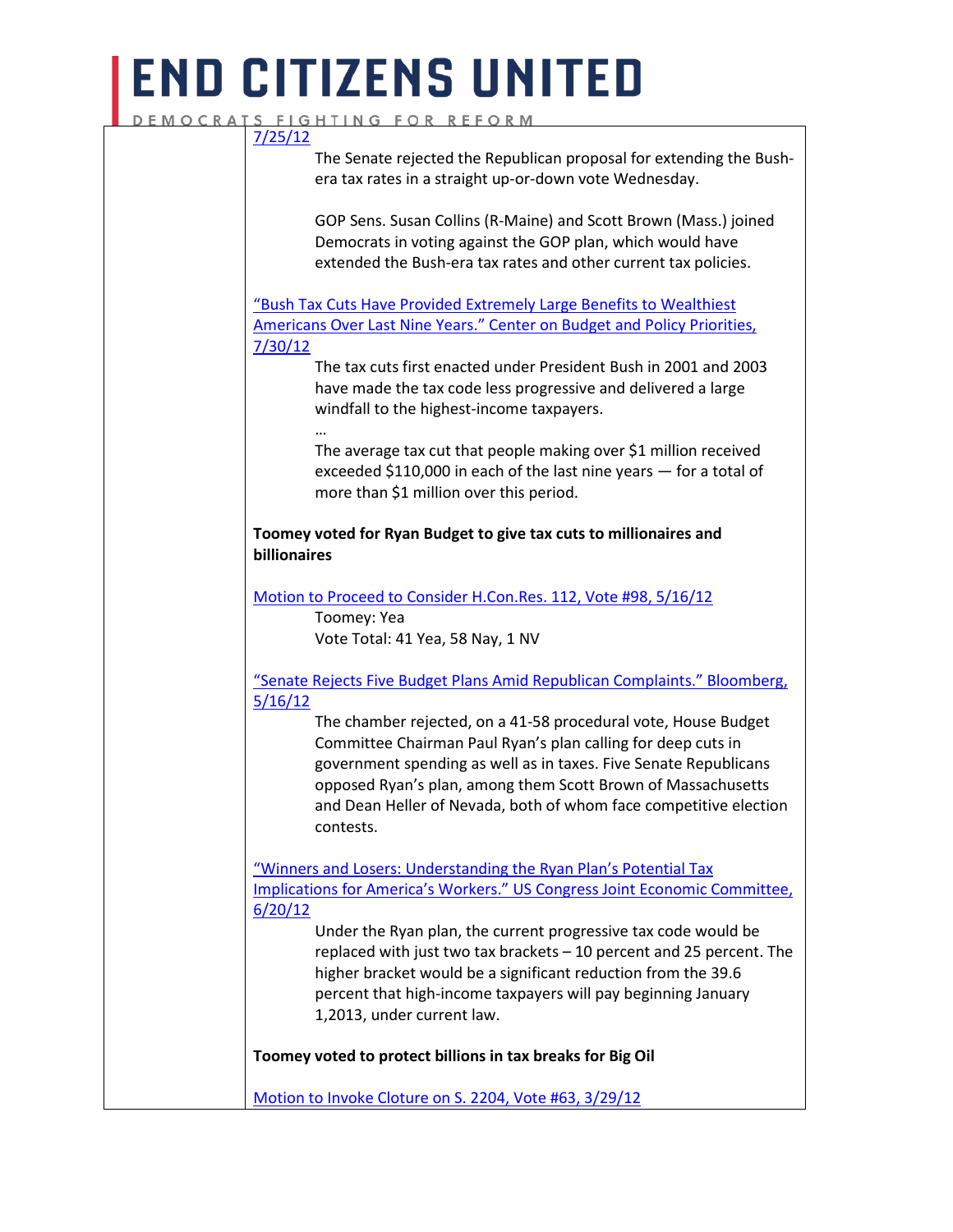|                   | DEMOCRATS FIGHTING FOR REFORM                                                                                                                                                                                                                                                                                                                                                                               |
|-------------------|-------------------------------------------------------------------------------------------------------------------------------------------------------------------------------------------------------------------------------------------------------------------------------------------------------------------------------------------------------------------------------------------------------------|
|                   | Toomey: Nay                                                                                                                                                                                                                                                                                                                                                                                                 |
|                   | Oil and Gas Tax Breaks - Cloture, Vote #63, Congressional Quarterly, 3/29/12<br>Motion to invoke cloture (thus limiting debate) on the bill that<br>would roll back certain tax preferences for large oil and gas<br>companies. The bill would use revenue generated from eliminating<br>certain oil and gas tax incentives to pay for an extension of some<br>renewable-energy tax credits and incentives. |
|                   | "Senate defeats bill to strip subsidies from oil companies." Boston Globe,                                                                                                                                                                                                                                                                                                                                  |
|                   | 3/29/12<br>Senate Republicans, including Scott Brown of Massachusetts, today<br>foiled President Obama's plan to strip \$24 billion in tax subsidies<br>from the country's largest oil companies, potentially fueling an<br>election-year issue among voters disgruntled by escalating gas<br>prices.                                                                                                       |
|                   | "Senate Votes to Keep Oil and Gas Tax Subsidies." Roll Call, 3/29/12<br>After almost a week of political jockeying, the Senate today<br>rejected legislation that would repeal tax breaks for the biggest five<br>oil companies and would extend 19 renewable energy tax subsidies<br>that expired at the end of 2011 or are near expiring.                                                                 |
|                   |                                                                                                                                                                                                                                                                                                                                                                                                             |
| Hintmillionaire   |                                                                                                                                                                                                                                                                                                                                                                                                             |
| Toomey chose      | Toomey is worth over a million dollars                                                                                                                                                                                                                                                                                                                                                                      |
| the tax breaks.   | "50 Richest Members of Congress." Roll Call, 2015                                                                                                                                                                                                                                                                                                                                                           |
|                   | Senator Patrick J. Toomey                                                                                                                                                                                                                                                                                                                                                                                   |
| <b>GFX</b>        | Net Worth: \$1.62M                                                                                                                                                                                                                                                                                                                                                                                          |
| (He chose the tax |                                                                                                                                                                                                                                                                                                                                                                                                             |
| breaks)           | Toomey voted to extend the Bush tax cuts for the wealthiest Americans                                                                                                                                                                                                                                                                                                                                       |
|                   | S.Amdt. 2573 to S. 3412, Vote #183, 7/25/12                                                                                                                                                                                                                                                                                                                                                                 |
|                   | Toomey: Yea                                                                                                                                                                                                                                                                                                                                                                                                 |
|                   |                                                                                                                                                                                                                                                                                                                                                                                                             |
|                   | Tax Rates Extensions - Republican Substitute, Senate Vote #183,<br>Congressional Quarterly, 7/25/12                                                                                                                                                                                                                                                                                                         |
|                   | McConnell, R-Ky., substitute amendment no. 2573 that would extend                                                                                                                                                                                                                                                                                                                                           |
|                   | the 2001 and 2003 tax cuts for all income levels for one year. It also                                                                                                                                                                                                                                                                                                                                      |
|                   | would extend estate tax levels, with a 35 percent on estates worth                                                                                                                                                                                                                                                                                                                                          |
|                   | more than \$5 million. The substitute also would extend alternative<br>minimum tax provisions through 2013.                                                                                                                                                                                                                                                                                                 |
|                   | "Senate rejects GOP plan to extend Bush-era tax rates in 45-54 vote." The Hill,                                                                                                                                                                                                                                                                                                                             |
|                   | 7/25/12<br>The Senate rejected the Republican proposal for extending the Bush-                                                                                                                                                                                                                                                                                                                              |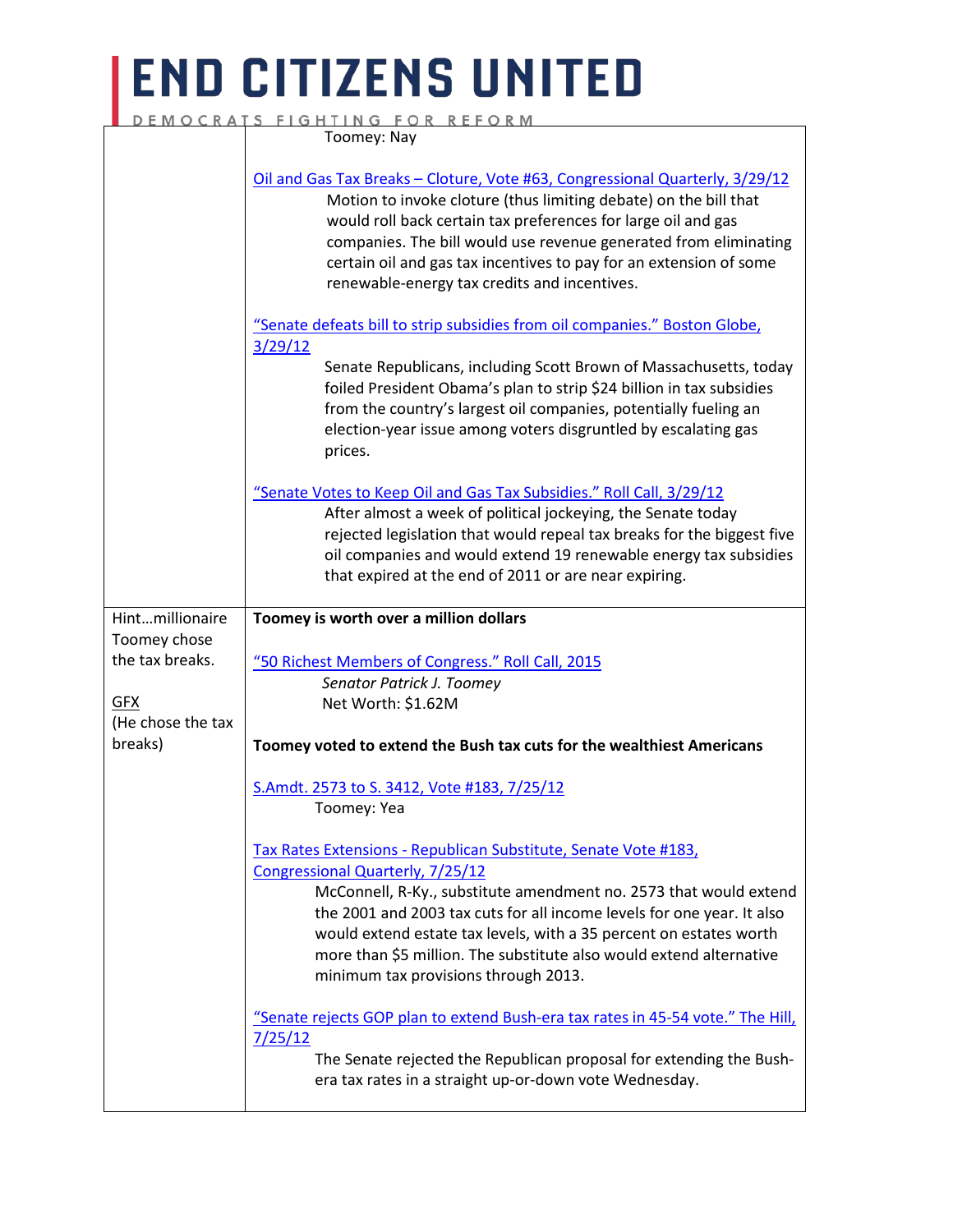### **END CITIZENS UNITED** DEMOC

|              | RATS FIGHTING FOR REFORM                                                        |
|--------------|---------------------------------------------------------------------------------|
|              | GOP Sens. Susan Collins (R-Maine) and Scott Brown (Mass.) joined                |
|              | Democrats in voting against the GOP plan, which would have                      |
|              | extended the Bush-era tax rates and other current tax policies.                 |
|              | "Bush Tax Cuts Have Provided Extremely Large Benefits to Wealthiest             |
|              | <b>Americans Over Last Nine Years." Center on Budget and Policy Priorities,</b> |
| 7/30/12      |                                                                                 |
|              | The tax cuts first enacted under President Bush in 2001 and 2003                |
|              | have made the tax code less progressive and delivered a large                   |
|              | windfall to the highest-income taxpayers.                                       |
|              |                                                                                 |
|              | The average tax cut that people making over \$1 million received                |
|              | exceeded \$110,000 in each of the last nine years - for a total of              |
|              | more than \$1 million over this period.                                         |
|              | Toomey voted for Ryan Budget to give tax cuts to millionaires and               |
| billionaires |                                                                                 |
|              | Motion to Proceed to Consider H.Con.Res. 112, Vote #98, 5/16/12                 |
|              | Toomey: Yea                                                                     |
|              | Vote Total: 41 Yea, 58 Nay, 1 NV                                                |
|              | "Senate Rejects Five Budget Plans Amid Republican Complaints." Bloomberg,       |
| 5/16/12      |                                                                                 |
|              | The chamber rejected, on a 41-58 procedural vote, House Budget                  |
|              | Committee Chairman Paul Ryan's plan calling for deep cuts in                    |
|              | government spending as well as in taxes. Five Senate Republicans                |
|              | opposed Ryan's plan, among them Scott Brown of Massachusetts                    |
|              | and Dean Heller of Nevada, both of whom face competitive election               |
|              | contests.                                                                       |
|              | "Winners and Losers: Understanding the Ryan Plan's Potential Tax                |
|              | Implications for America's Workers." US Congress Joint Economic Committee,      |
| 6/20/12      |                                                                                 |
|              | Under the Ryan plan, the current progressive tax code would be                  |
|              | replaced with just two tax brackets - 10 percent and 25 percent. The            |
|              | higher bracket would be a significant reduction from the 39.6                   |
|              | percent that high-income taxpayers will pay beginning January                   |
|              | 1,2013, under current law.                                                      |
|              |                                                                                 |
|              | Toomey voted to protect billions in tax breaks for Big Oil                      |
|              | Motion to Invoke Cloture on S. 2204, Vote #63, 3/29/12                          |
|              | Toomey: Nay                                                                     |
|              | Oil and Gas Tax Breaks - Cloture, Vote #63, Congressional Quarterly, 3/29/12    |

Motion to invoke cloture (thus limiting debate) on the bill that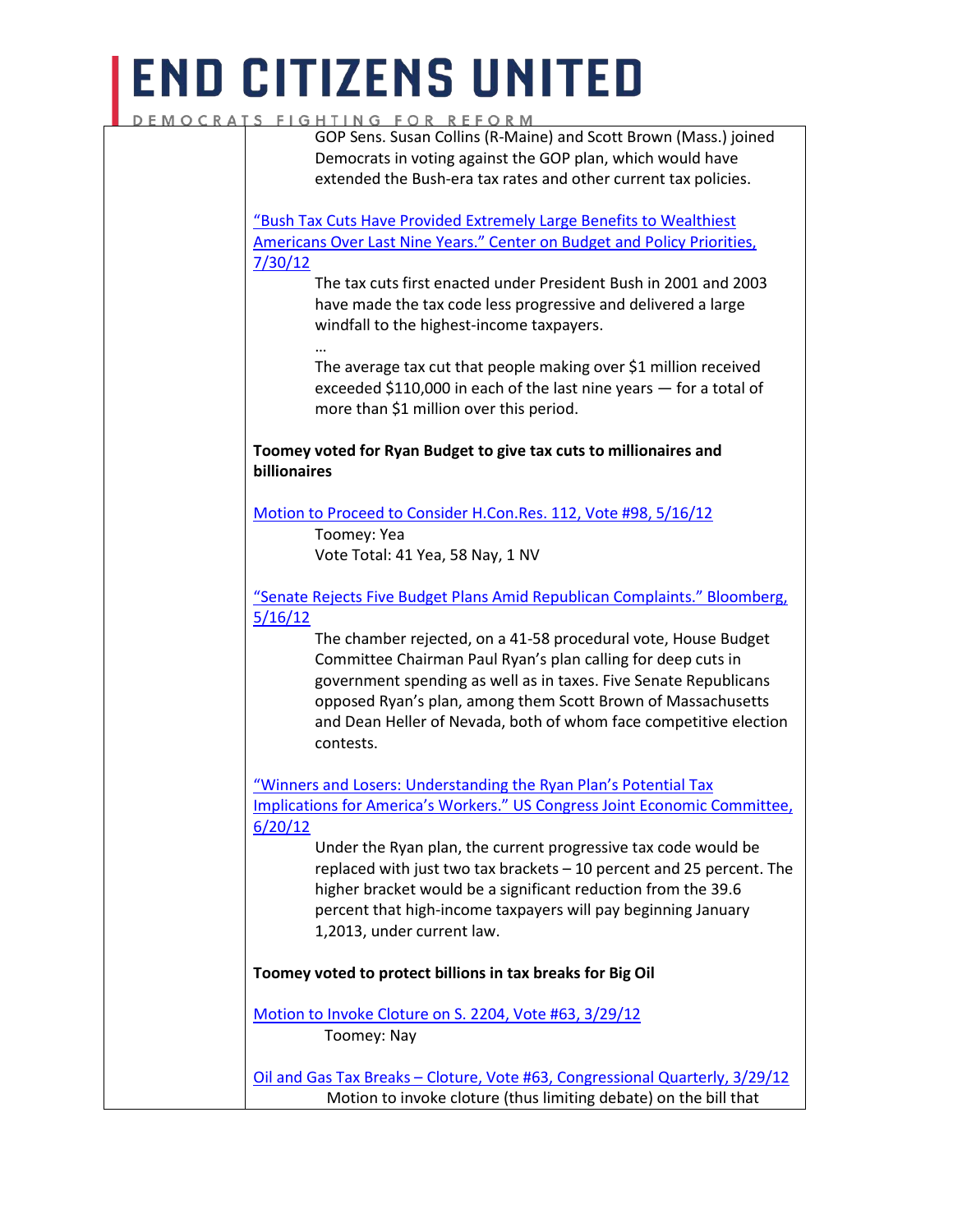|                 | GHIING FOK KEFOKM                                                                                                                                                                                                                                                                                                                           |
|-----------------|---------------------------------------------------------------------------------------------------------------------------------------------------------------------------------------------------------------------------------------------------------------------------------------------------------------------------------------------|
|                 | would roll back certain tax preferences for large oil and gas                                                                                                                                                                                                                                                                               |
|                 | companies. The bill would use revenue generated from eliminating                                                                                                                                                                                                                                                                            |
|                 | certain oil and gas tax incentives to pay for an extension of some                                                                                                                                                                                                                                                                          |
|                 | renewable-energy tax credits and incentives.                                                                                                                                                                                                                                                                                                |
|                 |                                                                                                                                                                                                                                                                                                                                             |
|                 | "Senate defeats bill to strip subsidies from oil companies." Boston Globe,                                                                                                                                                                                                                                                                  |
|                 | 3/29/12                                                                                                                                                                                                                                                                                                                                     |
|                 | Senate Republicans, including Scott Brown of Massachusetts, today<br>foiled President Obama's plan to strip \$24 billion in tax subsidies<br>from the country's largest oil companies, potentially fueling an<br>election-year issue among voters disgruntled by escalating gas<br>prices.                                                  |
|                 | "Senate Votes to Keep Oil and Gas Tax Subsidies." Roll Call, 3/29/12<br>After almost a week of political jockeying, the Senate today<br>rejected legislation that would repeal tax breaks for the biggest five<br>oil companies and would extend 19 renewable energy tax subsidies<br>that expired at the end of 2011 or are near expiring. |
| Same agenda as  | Toomey has a 96% lifetime rating from Americans for Prosperity                                                                                                                                                                                                                                                                              |
| the billionaire |                                                                                                                                                                                                                                                                                                                                             |
| Koch brothers.  | Sen. Pat Toomey, Americans for Prosperity Scorecard                                                                                                                                                                                                                                                                                         |
|                 | Lifetime Score: 96%                                                                                                                                                                                                                                                                                                                         |
| <b>GFX</b>      |                                                                                                                                                                                                                                                                                                                                             |
| Toomey          | The 2012 Ryan Budget to give tax cuts to millionaires and billionaires is a                                                                                                                                                                                                                                                                 |
| Koch            | key vote on the Americans for Prosperity Scorecard                                                                                                                                                                                                                                                                                          |
| Same agenda     |                                                                                                                                                                                                                                                                                                                                             |
|                 | <b>Americans for Prosperity Scorecard, 2012</b>                                                                                                                                                                                                                                                                                             |
|                 | Vote #98 - Senate - $5/16/12$                                                                                                                                                                                                                                                                                                               |
|                 | <b>AFP Position: Yes</b>                                                                                                                                                                                                                                                                                                                    |
|                 | Toomey Vote: Yes                                                                                                                                                                                                                                                                                                                            |
|                 |                                                                                                                                                                                                                                                                                                                                             |
|                 | Americans for Prosperity is a top Koch Brothers group                                                                                                                                                                                                                                                                                       |
|                 | "The Koch Brothers have funded 44,000 ads in the 2014 election."                                                                                                                                                                                                                                                                            |
|                 | Washington Post, 9/4/14                                                                                                                                                                                                                                                                                                                     |
|                 |                                                                                                                                                                                                                                                                                                                                             |
|                 | A half-dozen groups with ties to libertarian billionaire brothers                                                                                                                                                                                                                                                                           |
|                 | Charles and David Koch have funded almost 44,000 ads in                                                                                                                                                                                                                                                                                     |
|                 | battleground states ahead of this November's midterm elections,                                                                                                                                                                                                                                                                             |
|                 | according to a new report from the Center for Public Integrity and<br>the Kantar Media Group/CMAG.                                                                                                                                                                                                                                          |
|                 | The six non-profit groups -- Americans for Prosperity, the American                                                                                                                                                                                                                                                                         |
|                 | Energy Alliance, Concerned Veterans for America, the Freedom                                                                                                                                                                                                                                                                                |
|                 | Partners Chamber of Commerce, Generation Opportunity and the                                                                                                                                                                                                                                                                                |
|                 | 60 Plus Association -- have run 43,900 television ads from Jan. 1,                                                                                                                                                                                                                                                                          |
|                 | 2013 through August 31, 2014. Americans for Prosperity alone has                                                                                                                                                                                                                                                                            |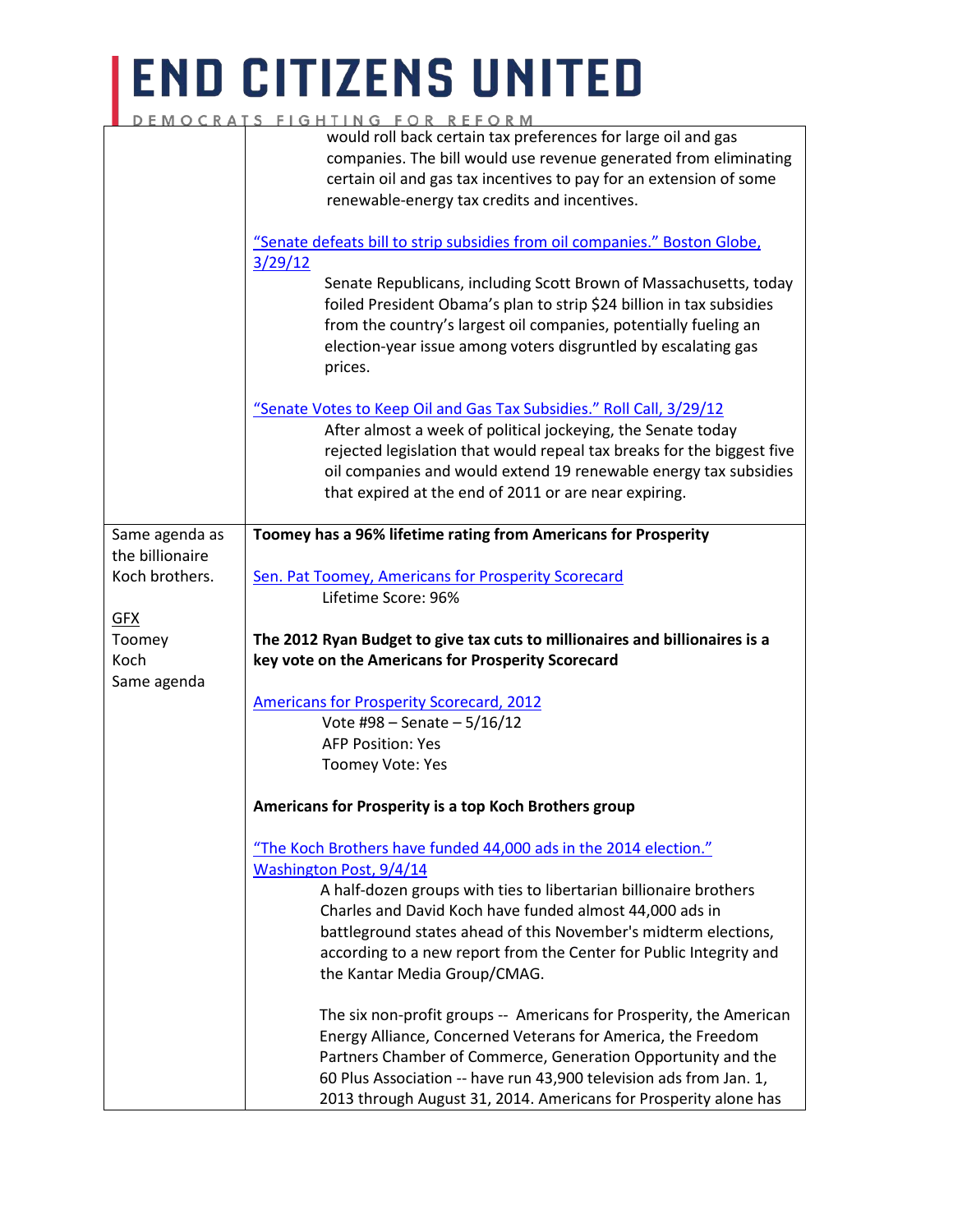|                   | FIGHIING FOK KEFOKM                                                                                                                                                                                                               |
|-------------------|-----------------------------------------------------------------------------------------------------------------------------------------------------------------------------------------------------------------------------------|
|                   | run more than 27,000 ads, which is significantly more than groups                                                                                                                                                                 |
|                   | like American Crossroads/Crossroads GPS -- groups with close ties to                                                                                                                                                              |
|                   | former Bush White House political svengali Karl Rove.                                                                                                                                                                             |
|                   |                                                                                                                                                                                                                                   |
| And, Toomey has   | Toomey repeatedly voted to block the DISCLOSE Act                                                                                                                                                                                 |
| repeatedly voted  |                                                                                                                                                                                                                                   |
|                   |                                                                                                                                                                                                                                   |
| to block reforms  | Motion to Invoke Cloture on the Motion to Proceed to S.3369, Vote #179,                                                                                                                                                           |
| requiring groups  | 7/16/12                                                                                                                                                                                                                           |
| funded by         | Toomey: Nay                                                                                                                                                                                                                       |
| billionaires like |                                                                                                                                                                                                                                   |
| the Koch          | Campaign Financial Disclosures - Cloture, Senate Vote #179, Congressional                                                                                                                                                         |
| brothers to       | <b>Quarterly, 7/16/12</b>                                                                                                                                                                                                         |
| disclose where    | Motion to invoke cloture (thus limiting debate) on the Reid, D-Nev.,                                                                                                                                                              |
| their money       | motion to proceed to the bill that would require groups and                                                                                                                                                                       |
| comes from.       | companies to disclose independent campaign expenditures and                                                                                                                                                                       |
|                   | donations to independent groups over \$10,000.                                                                                                                                                                                    |
|                   |                                                                                                                                                                                                                                   |
|                   | Upon Reconsideration Motion to Invoke Cloture on the Motion to Proceed to                                                                                                                                                         |
|                   | Consider S.3369, Vote #180, 7/17/12                                                                                                                                                                                               |
|                   | Toomey: Nay                                                                                                                                                                                                                       |
|                   |                                                                                                                                                                                                                                   |
|                   |                                                                                                                                                                                                                                   |
|                   | "DISCLOSE Act dies again." Politico, 7/17/12                                                                                                                                                                                      |
|                   | The DISCLOSE Act has died again.                                                                                                                                                                                                  |
|                   | Senate Democrats' second attempt in less than 24 hours to advance<br>the campaign finance bill failed Tuesday - even after at least 16<br>senators held the floor for six hours Monday night in support of the<br>measure.        |
|                   | On a strictly partisan 53-45 vote, it fell short of the 60 votes needed<br>to break a GOP filibuster. Sens. Mark Kirk (R-III.), who is recovering<br>from a January seizure, and Richard Shelby (R-Ala.) did not vote.            |
|                   | The bill, sponsored by Sen. Sheldon Whitehouse (D-R.I.), would force<br>unions, nonprofits and corporate interest groups that spend \$10,000<br>or more during an election cycle to disclose donors who give \$10,000<br>or more. |
|                   | The Koch Brothers' Americans for Prosperity is a dark money group that<br>doesn't disclose its donors                                                                                                                             |
|                   |                                                                                                                                                                                                                                   |
|                   | "Two Dark Money Groups Outspending All Super PACs Combined."                                                                                                                                                                      |
|                   | ProPublica, 8/13/12                                                                                                                                                                                                               |
|                   | Two conservative nonprofits, Crossroads GPS and Americans for                                                                                                                                                                     |
|                   | Prosperity, have poured almost \$60 million into TV ads to influence                                                                                                                                                              |
|                   | the presidential race so far, outgunning all super PACs put together,                                                                                                                                                             |
|                   | new spending estimates show.                                                                                                                                                                                                      |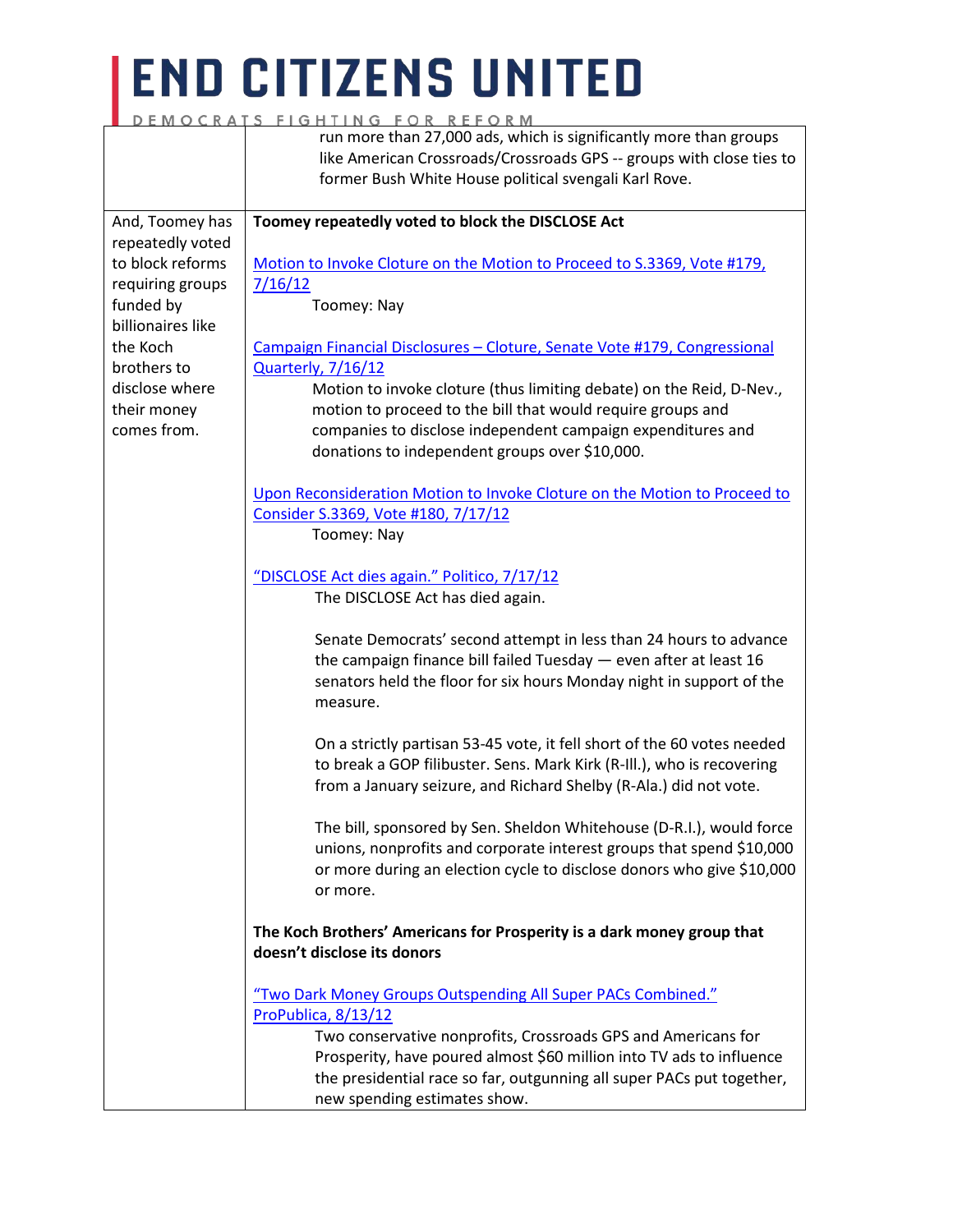### **END CITIZENS UNITED** DEMOCRATS FIGHTING FOR REFORM

|                                   | These nonprofits, also known as $501(c)(4)$ s or c4s for their section of<br>the tax code, don't have to disclose their donors to the public.<br>"The Koch Brothers have funded 44,000 ads in the 2014 election."<br>Washington Post, 9/4/14<br>A half-dozen groups with ties to libertarian billionaire brothers<br>Charles and David Koch have funded almost 44,000 ads in<br>battleground states ahead of this November's midterm elections,<br>according to a new report from the Center for Public Integrity and<br>the Kantar Media Group/CMAG. |
|-----------------------------------|-------------------------------------------------------------------------------------------------------------------------------------------------------------------------------------------------------------------------------------------------------------------------------------------------------------------------------------------------------------------------------------------------------------------------------------------------------------------------------------------------------------------------------------------------------|
|                                   | The six non-profit groups -- Americans for Prosperity, the American<br>Energy Alliance, Concerned Veterans for America, the Freedom<br>Partners Chamber of Commerce, Generation Opportunity and the<br>60 Plus Association -- have run 43,900 television ads from Jan. 1,<br>2013 through August 31, 2014. Americans for Prosperity alone has<br>run more than 27,000 ads, which is significantly more than groups<br>like American Crossroads/Crossroads GPS -- groups with close ties to<br>former Bush White House political svengali Karl Rove.   |
| Secret money                      | Dark money groups including Americans for Prosperity are spending money                                                                                                                                                                                                                                                                                                                                                                                                                                                                               |
| they spend<br>electing            | to send Toomey back to Washington                                                                                                                                                                                                                                                                                                                                                                                                                                                                                                                     |
| Senatorslike Pat                  | <u> Outside Spending – PA Senate, 2016 Cycle, Center for Responsive Politics</u>                                                                                                                                                                                                                                                                                                                                                                                                                                                                      |
| Toomey.                           | Americans for Prosperity - 501c - \$65,485                                                                                                                                                                                                                                                                                                                                                                                                                                                                                                            |
|                                   | US Chamber of Commerce - 501c - \$3,705,850                                                                                                                                                                                                                                                                                                                                                                                                                                                                                                           |
| Pennsylvania                      | Toomey voted against plan to fund pre-school for low-income children                                                                                                                                                                                                                                                                                                                                                                                                                                                                                  |
| time to choose a                  |                                                                                                                                                                                                                                                                                                                                                                                                                                                                                                                                                       |
| new Senator.                      | S.Amdt. 2242 to S.Amdt. 2089 to S. 1177, Vote #247, 7/16/15                                                                                                                                                                                                                                                                                                                                                                                                                                                                                           |
|                                   | Toomey: Nay                                                                                                                                                                                                                                                                                                                                                                                                                                                                                                                                           |
| GFX                               |                                                                                                                                                                                                                                                                                                                                                                                                                                                                                                                                                       |
| Pat Toomey:                       | No Child Left Behind Overhaul - Preschool, Senate Vote #247, 7/16/15                                                                                                                                                                                                                                                                                                                                                                                                                                                                                  |
| Making the                        | Casey, D-Pa., amendment no. 2242 to the Alexander, R-Tenn.,                                                                                                                                                                                                                                                                                                                                                                                                                                                                                           |
| wrong choices for<br>Pennsylvania | substitute amendment that would provide funding for states for<br>preschool for low-income children. The amendment would include                                                                                                                                                                                                                                                                                                                                                                                                                      |
|                                   | an offset that would increase taxes on those who earn more than \$1                                                                                                                                                                                                                                                                                                                                                                                                                                                                                   |
|                                   | million a year. The Alexander substitute would reauthorize the                                                                                                                                                                                                                                                                                                                                                                                                                                                                                        |
|                                   | Elementary and Secondary Education Act, the law that authorizes                                                                                                                                                                                                                                                                                                                                                                                                                                                                                       |
|                                   | federal spending on kindergarten through high school. It would let                                                                                                                                                                                                                                                                                                                                                                                                                                                                                    |
|                                   | states decide how to judge schools' success and wouldn't require any                                                                                                                                                                                                                                                                                                                                                                                                                                                                                  |
|                                   | type of teacher evaluation. It would require states to continue                                                                                                                                                                                                                                                                                                                                                                                                                                                                                       |
|                                   | testing students annually, but would leave it up to states to decide                                                                                                                                                                                                                                                                                                                                                                                                                                                                                  |
|                                   | what weight those scores have when rating schools.                                                                                                                                                                                                                                                                                                                                                                                                                                                                                                    |
|                                   | Toomey voted to extend the Bush tax cuts for the wealthiest Americans                                                                                                                                                                                                                                                                                                                                                                                                                                                                                 |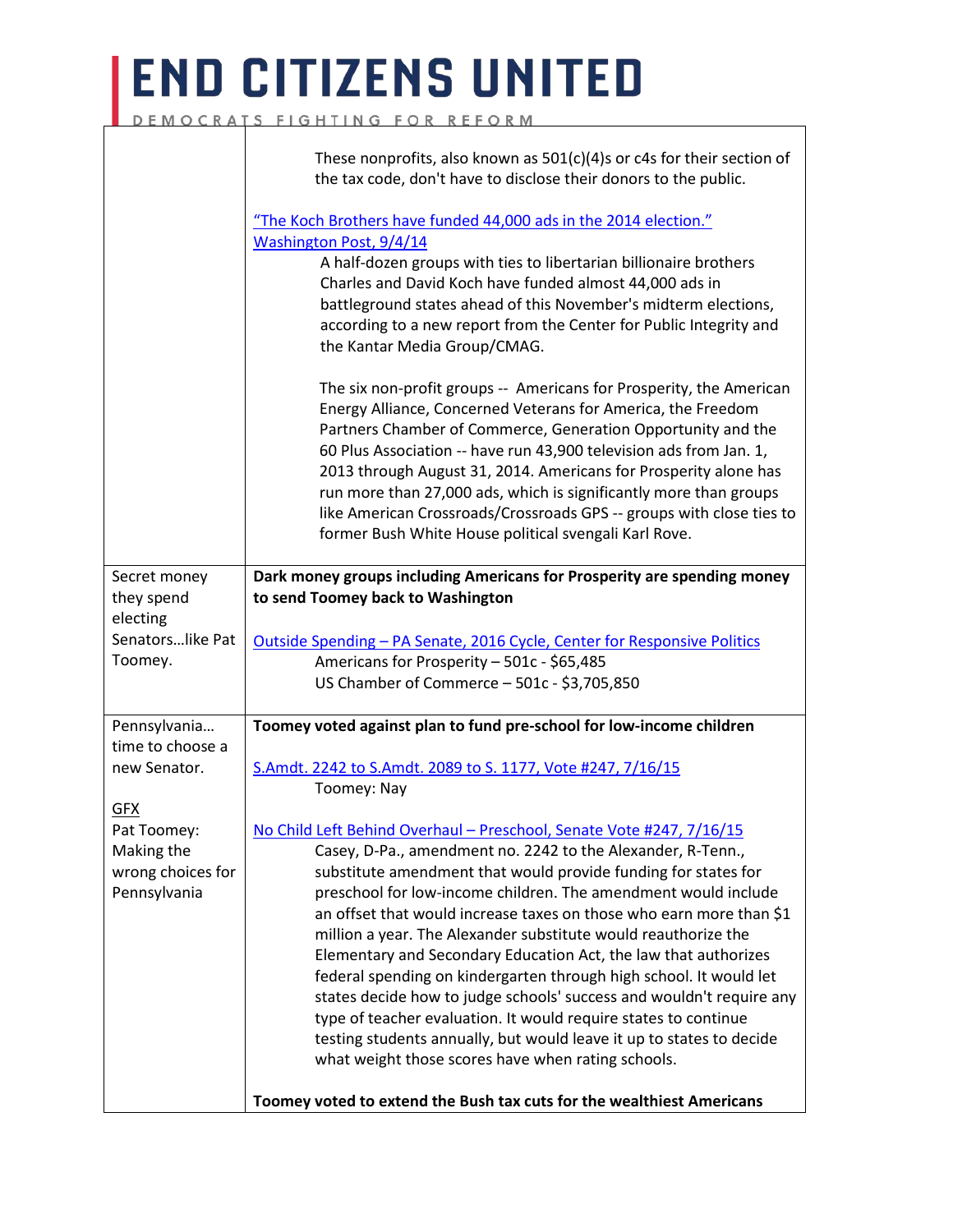DEMOCRATS FIGHTING FOR REFORM

|                | Toomey: Yea                                                                                                                                                                                                                                                                                                                      |
|----------------|----------------------------------------------------------------------------------------------------------------------------------------------------------------------------------------------------------------------------------------------------------------------------------------------------------------------------------|
|                |                                                                                                                                                                                                                                                                                                                                  |
|                | Tax Rates Extensions - Republican Substitute, Senate Vote #183,                                                                                                                                                                                                                                                                  |
|                | Congressional Quarterly, 7/25/12                                                                                                                                                                                                                                                                                                 |
|                | McConnell, R-Ky., substitute amendment no. 2573 that would extend<br>the 2001 and 2003 tax cuts for all income levels for one year. It also<br>would extend estate tax levels, with a 35 percent on estates worth<br>more than \$5 million. The substitute also would extend alternative<br>minimum tax provisions through 2013. |
|                | "Senate rejects GOP plan to extend Bush-era tax rates in 45-54 vote." The Hill,                                                                                                                                                                                                                                                  |
| <u>7/25/12</u> |                                                                                                                                                                                                                                                                                                                                  |
|                | The Senate rejected the Republican proposal for extending the Bush-<br>era tax rates in a straight up-or-down vote Wednesday.                                                                                                                                                                                                    |
|                | GOP Sens. Susan Collins (R-Maine) and Scott Brown (Mass.) joined                                                                                                                                                                                                                                                                 |
|                | Democrats in voting against the GOP plan, which would have                                                                                                                                                                                                                                                                       |
|                | extended the Bush-era tax rates and other current tax policies.                                                                                                                                                                                                                                                                  |
|                | "Bush Tax Cuts Have Provided Extremely Large Benefits to Wealthiest                                                                                                                                                                                                                                                              |
|                | Americans Over Last Nine Years." Center on Budget and Policy Priorities,                                                                                                                                                                                                                                                         |
| <u>7/30/12</u> |                                                                                                                                                                                                                                                                                                                                  |
|                | The tax cuts first enacted under President Bush in 2001 and 2003<br>have made the tax code less progressive and delivered a large<br>windfall to the highest-income taxpayers.                                                                                                                                                   |
|                | The average tax cut that people making over \$1 million received<br>exceeded \$110,000 in each of the last nine years - for a total of<br>more than \$1 million over this period.                                                                                                                                                |
| billionaires   | Toomey voted for Ryan Budget to give tax cuts to millionaires and                                                                                                                                                                                                                                                                |
|                | Motion to Proceed to Consider H.Con.Res. 112, Vote #98, 5/16/12                                                                                                                                                                                                                                                                  |
|                | Toomey: Yea                                                                                                                                                                                                                                                                                                                      |
|                | Vote Total: 41 Yea, 58 Nay, 1 NV                                                                                                                                                                                                                                                                                                 |
|                | "Senate Rejects Five Budget Plans Amid Republican Complaints." Bloomberg,                                                                                                                                                                                                                                                        |
| <u>5/16/12</u> |                                                                                                                                                                                                                                                                                                                                  |
|                | The chamber rejected, on a 41-58 procedural vote, House Budget                                                                                                                                                                                                                                                                   |
|                | Committee Chairman Paul Ryan's plan calling for deep cuts in                                                                                                                                                                                                                                                                     |
|                | government spending as well as in taxes. Five Senate Republicans                                                                                                                                                                                                                                                                 |
|                | opposed Ryan's plan, among them Scott Brown of Massachusetts                                                                                                                                                                                                                                                                     |
|                | and Dean Heller of Nevada, both of whom face competitive election                                                                                                                                                                                                                                                                |
|                | contests.                                                                                                                                                                                                                                                                                                                        |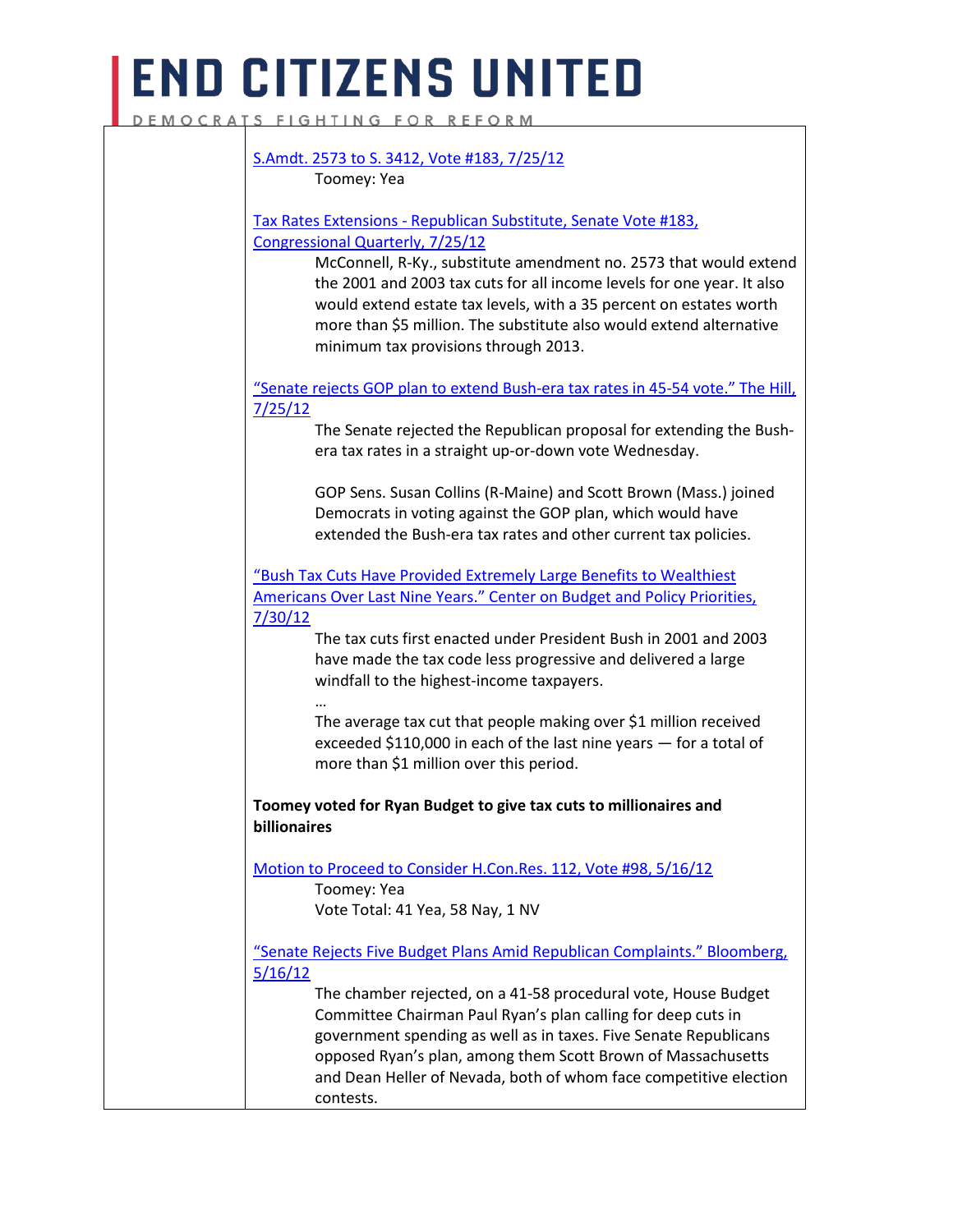### **END CITIZENS UNITED** DEMOCRATS FIGHTING FOR REFORM

|                                                                                            | "Winners and Losers: Understanding the Ryan Plan's Potential Tax<br>Implications for America's Workers." US Congress Joint Economic Committee,<br>6/20/12<br>Under the Ryan plan, the current progressive tax code would be<br>replaced with just two tax brackets - 10 percent and 25 percent. The<br>higher bracket would be a significant reduction from the 39.6<br>percent that high-income taxpayers will pay beginning January<br>1,2013, under current law.<br>Toomey voted to protect billions in tax breaks for Big Oil |
|--------------------------------------------------------------------------------------------|-----------------------------------------------------------------------------------------------------------------------------------------------------------------------------------------------------------------------------------------------------------------------------------------------------------------------------------------------------------------------------------------------------------------------------------------------------------------------------------------------------------------------------------|
|                                                                                            | Motion to Invoke Cloture on S. 2204, Vote #63, 3/29/12<br>Toomey: Nay                                                                                                                                                                                                                                                                                                                                                                                                                                                             |
|                                                                                            | Oil and Gas Tax Breaks - Cloture, Vote #63, Congressional Quarterly, 3/29/12<br>Motion to invoke cloture (thus limiting debate) on the bill that<br>would roll back certain tax preferences for large oil and gas<br>companies. The bill would use revenue generated from eliminating<br>certain oil and gas tax incentives to pay for an extension of some<br>renewable-energy tax credits and incentives.                                                                                                                       |
|                                                                                            | "Senate defeats bill to strip subsidies from oil companies." Boston Globe,<br>3/29/12<br>Senate Republicans, including Scott Brown of Massachusetts, today<br>foiled President Obama's plan to strip \$24 billion in tax subsidies<br>from the country's largest oil companies, potentially fueling an<br>election-year issue among voters disgruntled by escalating gas<br>prices.                                                                                                                                               |
|                                                                                            | "Senate Votes to Keep Oil and Gas Tax Subsidies." Roll Call, 3/29/12<br>After almost a week of political jockeying, the Senate today<br>rejected legislation that would repeal tax breaks for the biggest five<br>oil companies and would extend 19 renewable energy tax subsidies<br>that expired at the end of 2011 or are near expiring.                                                                                                                                                                                       |
| <b>End Citizens</b><br>United is<br>responsible for<br>the content of<br>this advertising. |                                                                                                                                                                                                                                                                                                                                                                                                                                                                                                                                   |
| <u>GFX</u><br>Paid for by End<br>Citizens United,<br>www.endcitizens<br>united.org, and    |                                                                                                                                                                                                                                                                                                                                                                                                                                                                                                                                   |